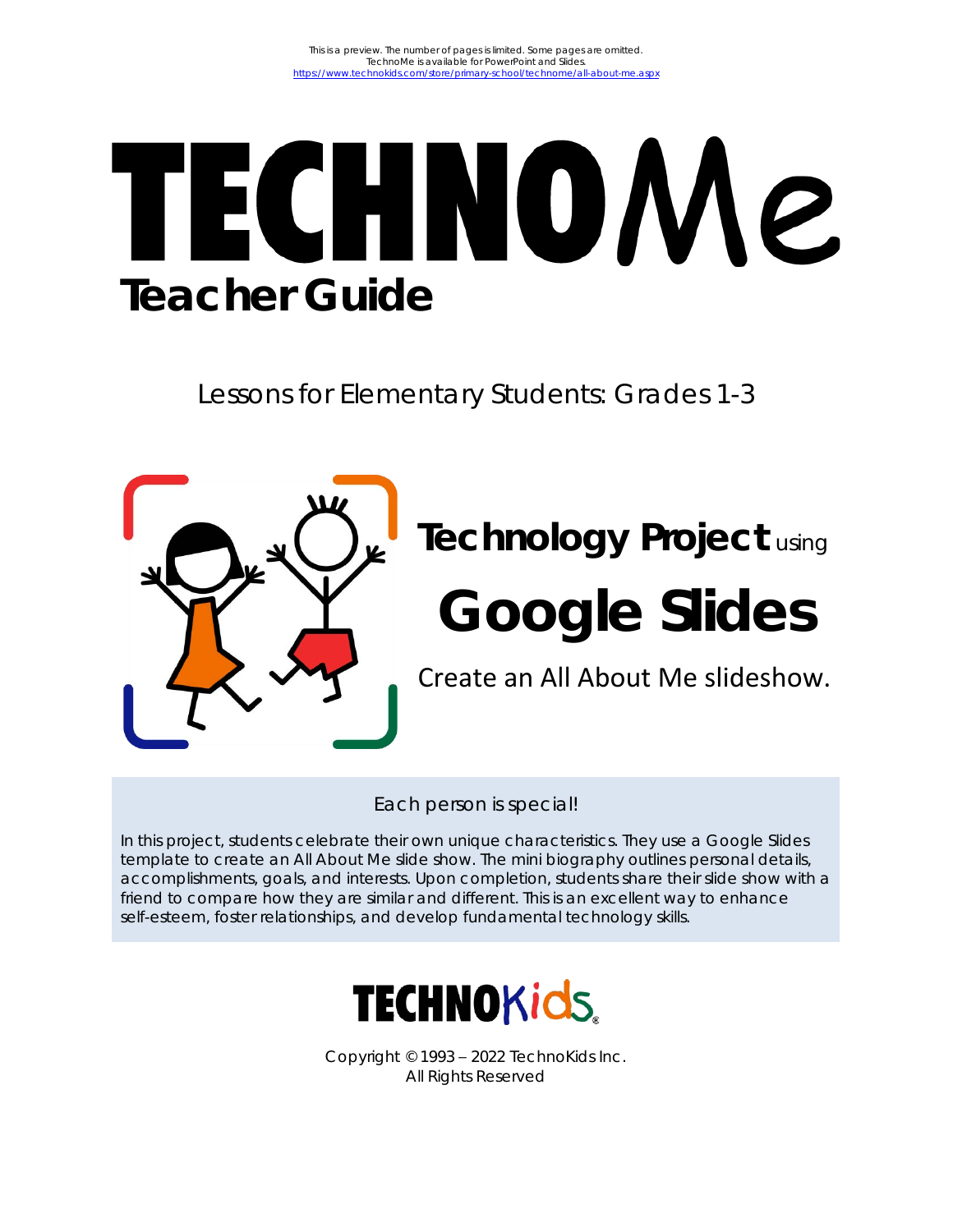## **Table of Contents**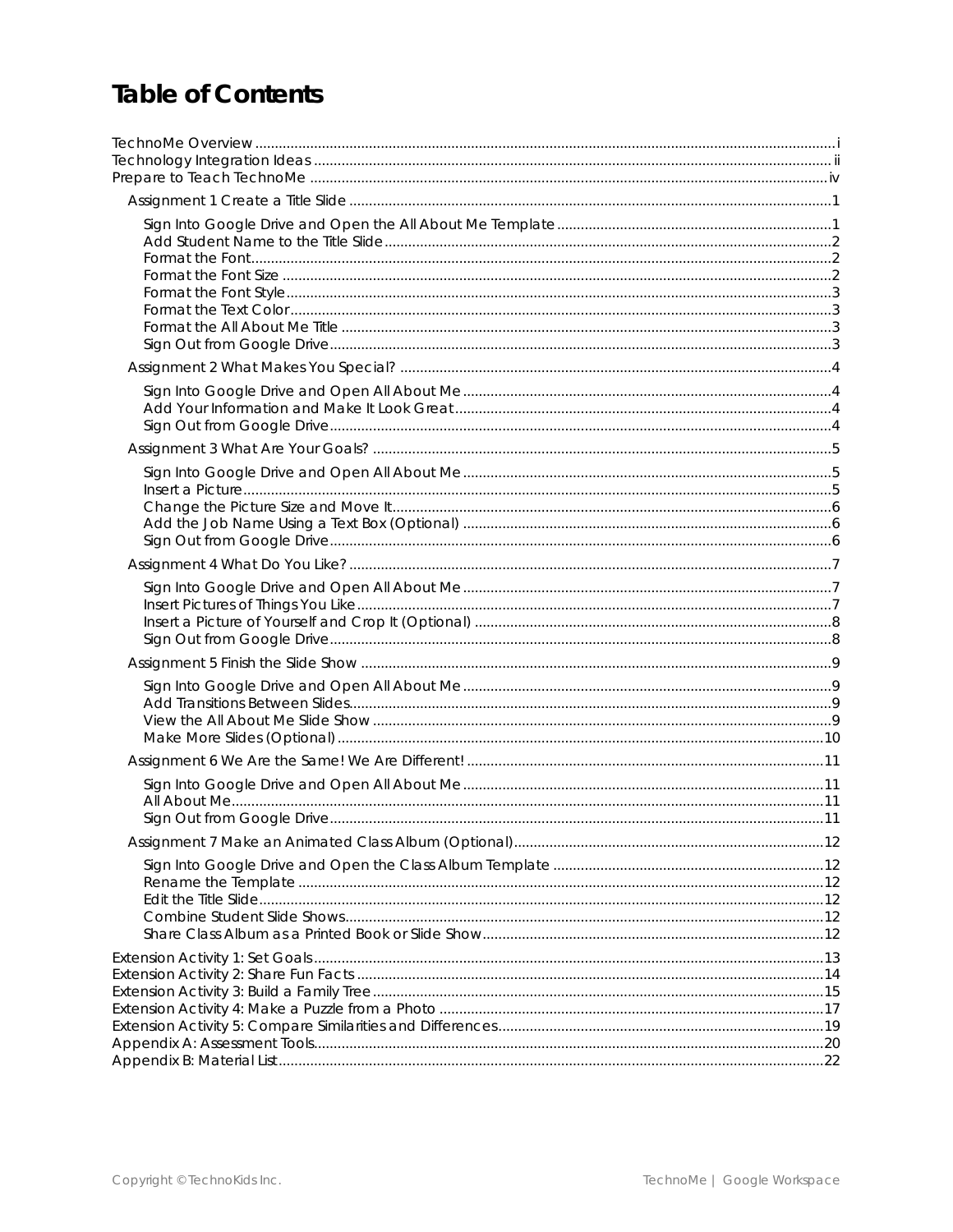## **TechnoMe Overview**

| Purpose: Create an All About Me slide show to<br>have students recognize their self-worth and<br>celebrate similarities and differences in others.                                                                                                                                                                          | Preparation: (see Preparing to Teach)<br>Sign up for a Google account<br>Install Adobe Reader or other PDF app                                                                                                                                                                                                                                                                                                  |
|-----------------------------------------------------------------------------------------------------------------------------------------------------------------------------------------------------------------------------------------------------------------------------------------------------------------------------|-----------------------------------------------------------------------------------------------------------------------------------------------------------------------------------------------------------------------------------------------------------------------------------------------------------------------------------------------------------------------------------------------------------------|
| Objectives: (see Appendix A: Skill Summary)<br>develop a positive attitude about self-worth<br>build self-awareness<br>acknowledge that each person is unique<br>accept differences in others                                                                                                                               | Share Me folder with students<br>Customize the All About Me template (optional)<br>Upload student photos to Google Drive<br>(optional activity in Assignment 4)<br>Download and print Flashcards and/or Tool<br>Summary from <b>TechnoHub</b> (optional)                                                                                                                                                        |
| compare similarities and differences<br>create a slide show that is a mini-biography<br>foster relationships with others<br>format text to enhance writing<br>insert images to illustrate a concept<br>apply transitions to divide slide content<br>present a slide show to others<br>pose questions and listen to response | Materials: (see Appendix B: for a complete list)<br>TechnoMe Marking Sheet<br>TechnoMe Skill Summary<br>Me folder<br>Workbook Assignment Sheets<br>$\circ$<br>Templates: All About Me, Goal, Facts, Family,<br>$\Omega$<br>Compare, Class Album<br>Puzzle Pieces for Extension Activity 4<br>Sample slide shows: Me1, Me2<br>Parent Letter and Certificate (optional)<br>Flashcards and Tool Summary (optional) |

#### *Summary of Activities:*

- Make a title slide. Learn how to format font, size, style, and color of text.
- Create a mini-biography slide by adding answers and formatting the text.
- Set goals. Insert a picture to illustrate a future career choice.
- Share personal interests. Decorate a flower with images.
- Finish the slide show by adding transitions. Make additional slides if time permits.
- Present *All About Me* slide show. Pose questions to learn about similarities and differences.
- Make an animated class album to play at an Open House or print as a class book (optional).

#### *Extension Activities:*

- Set Goals: Use a text box and an image to describe a school-related or personal goal.
- Share Fun Facts: Complete the slide to provide more personal details.
- Build a Family Tree: Use the Cloud shape to add family members to a tree.
- Make a Puzzle from a Photo: Add a snapshot as a background. Lay over it a puzzle template.
- Compare Similarities and Differences: Partner up! Use a Venn diagram to compare preferences.

#### *Assessment:*

• Teacher Evaluation (TechnoMe Skill Summary, TechnoMe Marking Sheet)

#### *Notes:*

- This project focuses on developing basic computing skills. It is designed for beginners.
- There are a range of extension activities. Each actvity has students practice learned skills, while acquiring new ones. Most require students to write more text than is expected in the basic template.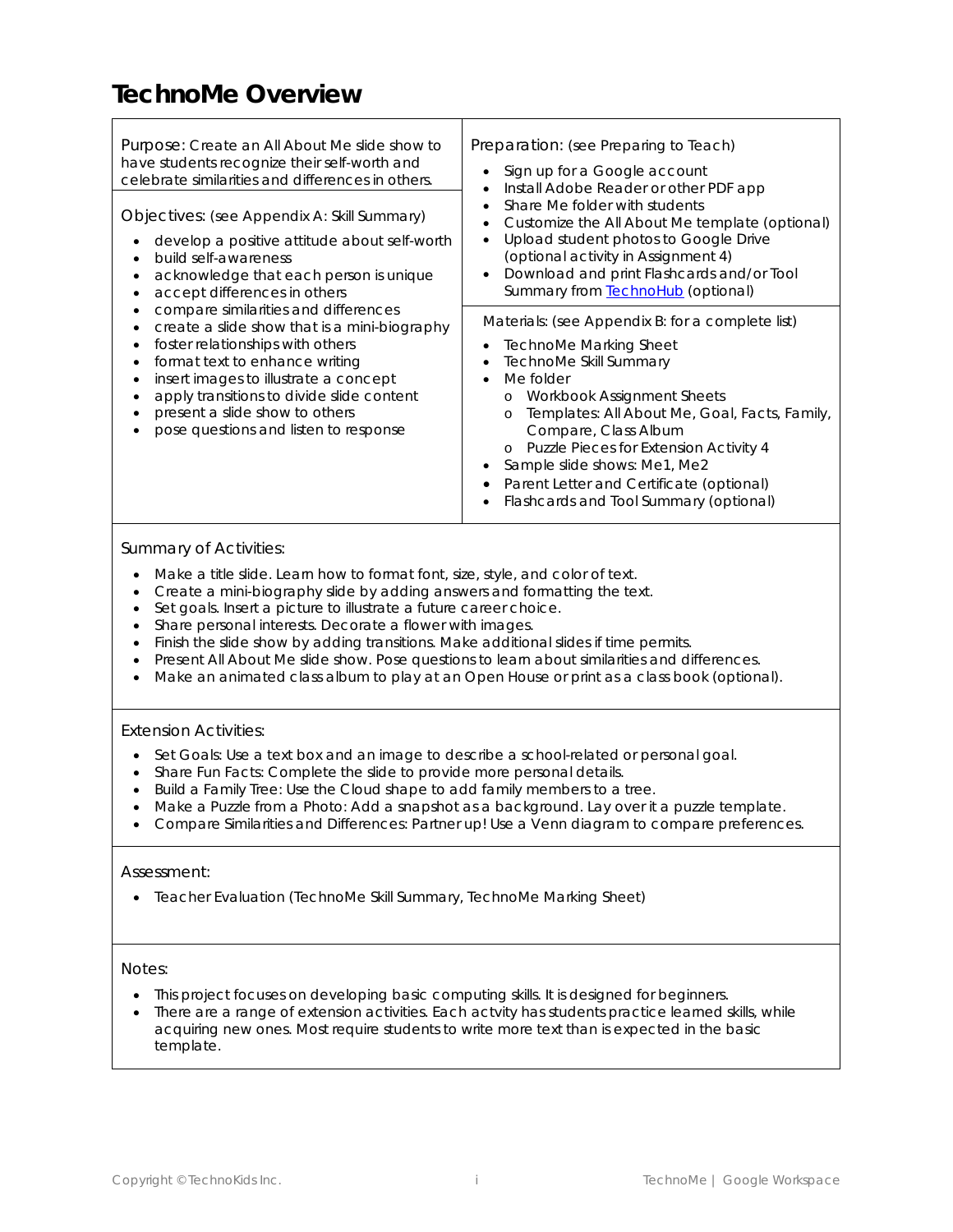## **Technology Integration Ideas**

The TechnoMe project integrates technology into an *All About Me* social studies unit. The activities are an ideal way for children to develop self-awareness, accept differences in others, and build relationships. The activities are completed using a template, which supports beginners with limited keyboarding and computing skills. This project can be modified for older students by customizing the template to add additional slides using provided resources.

Benefits to incorporating an *All About Me* unit into curriculum:

- *Build Self-Esteem:* Use the *All About Me* activities to have students reflect upon what makes them special. By recognizing characteristics that make them unique, students develop a sense of self-worth.
- *Learn about Students:* Use the *All About Me* activities to get to know your students. Discover their strengths, goals, likes, and personal interests. This is a fun way for students to tell you about themselves. Use this information to support learning.
- *Develop Friendships:* Use the *All About Me* activities to help students recognize others in the class that have similar interests. This can become a starting point for fostering relationships amongst students.
- *Build a Sense of Community:* Use the *All About Me* activities to have students learn about one another. By sharing personal details students form a connection with one another.
- Develop Oral Communication Skills: Use the All About Me activities to have students practice public speaking and active listening.

Suggestions for sharing the TechnoMe project with others:

- *Determine an Audience:* Prior to beginning the unit, inform students who will be seeing their slide shows. Decide if students will share their presentation with the entire class or a small group of students. Consider expanding the audience to include family members. You can email a link to parents or print the slide show to create an *All About Me* booklet.
- *Create a Class Album for an Open House:* Build a sense of community. Combine students' completed slide shows into a class album using instructions in Assignment 7. The album can be set to play automatically in the classroom during Open House or printed and placed outside the classroom door to introduce parents to the class.
- *Make a Class Bulletin Board:* Personalize your classroom. Print Slide 4 in the template; which is the flower decorated with a student photo and images of things they like. Use the printouts to create a *We Grow and Learn in Class X* bulletin board.

Ideas for extending the activities in the TechnoMe project:

- *Engage in Goal Setting*: Have students set a personal or school-related goal using the template in Extension Activity 1. Brainstorm options for meeting the goal and then establish a plan. Monitor progress towards achieving the goal. Celebrate successful completion of the goal.
- *Build a My Family Graph:* Recognize similarities and differences in families. List the members in the immediate family using the template in Extension Activity 3. Print the slide. Assemble the printouts into a simple graph to compare the number of people in each family. Use questioning to develop mathematical reasoning. For example, *How many people have four members in their family? What is the biggest family size? What is smallest family size?*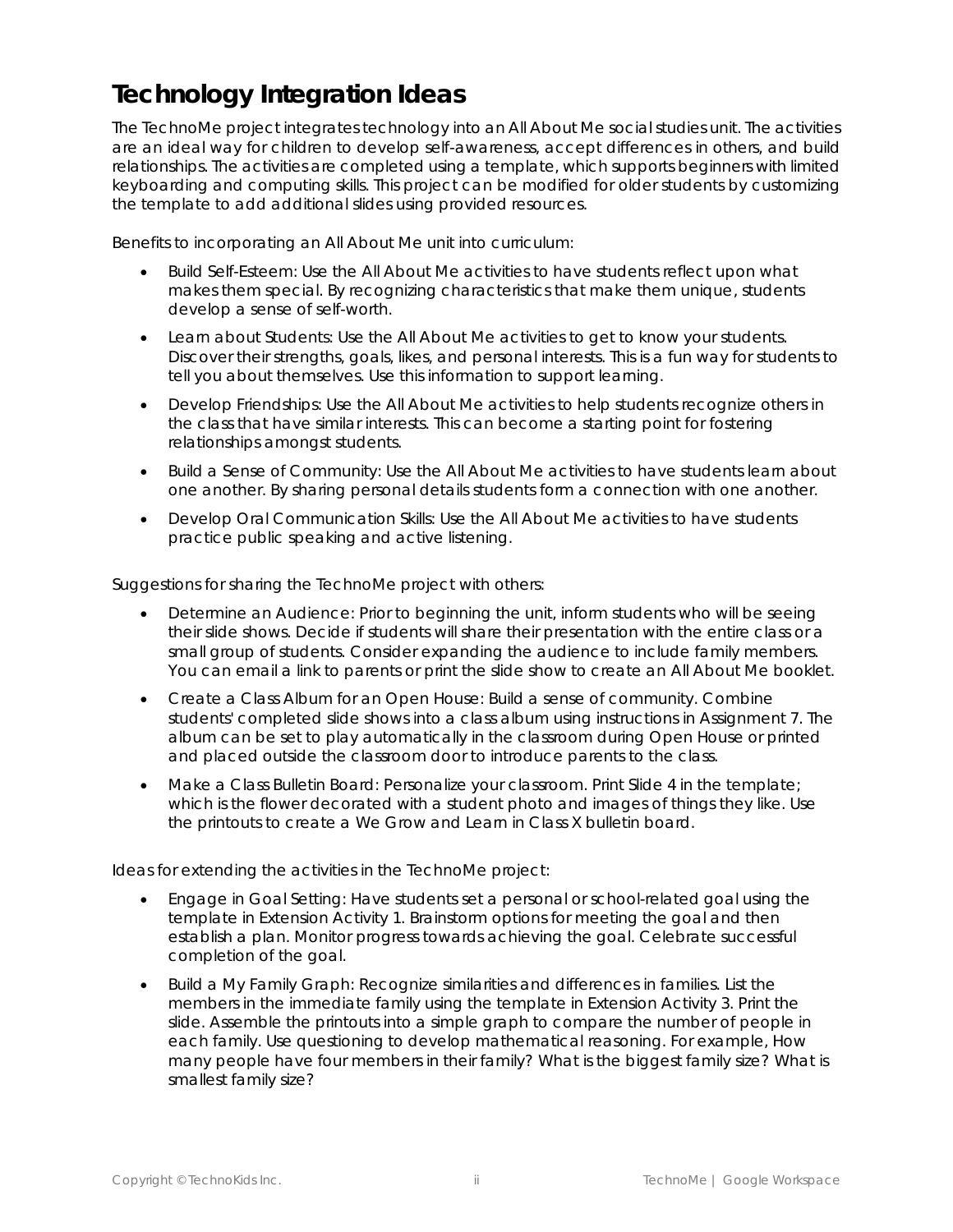- *Collaborate to Complete a Puzzle:* Recognize the unique physical characteristics of others. Transform a student photo into a puzzle using the resources in Extension Activity 4. Trade with a friend that has the same number of puzzle pieces. Draw attention to the fact that although the puzzle design is the same, each puzzle is unique. Mix the two puzzle pieces together for an extra challenge.
- *Use a Graphic Organizer to Compare Similarities and Differences*: Identify similarities and differences in others. Form a partner group. Have each person tell about themselves while the other practices actively listening. Afterwards, each person completes the Venn diagram in Extension Activity 5. If working with older students, share the same diagram to have students jointly complete the organizer.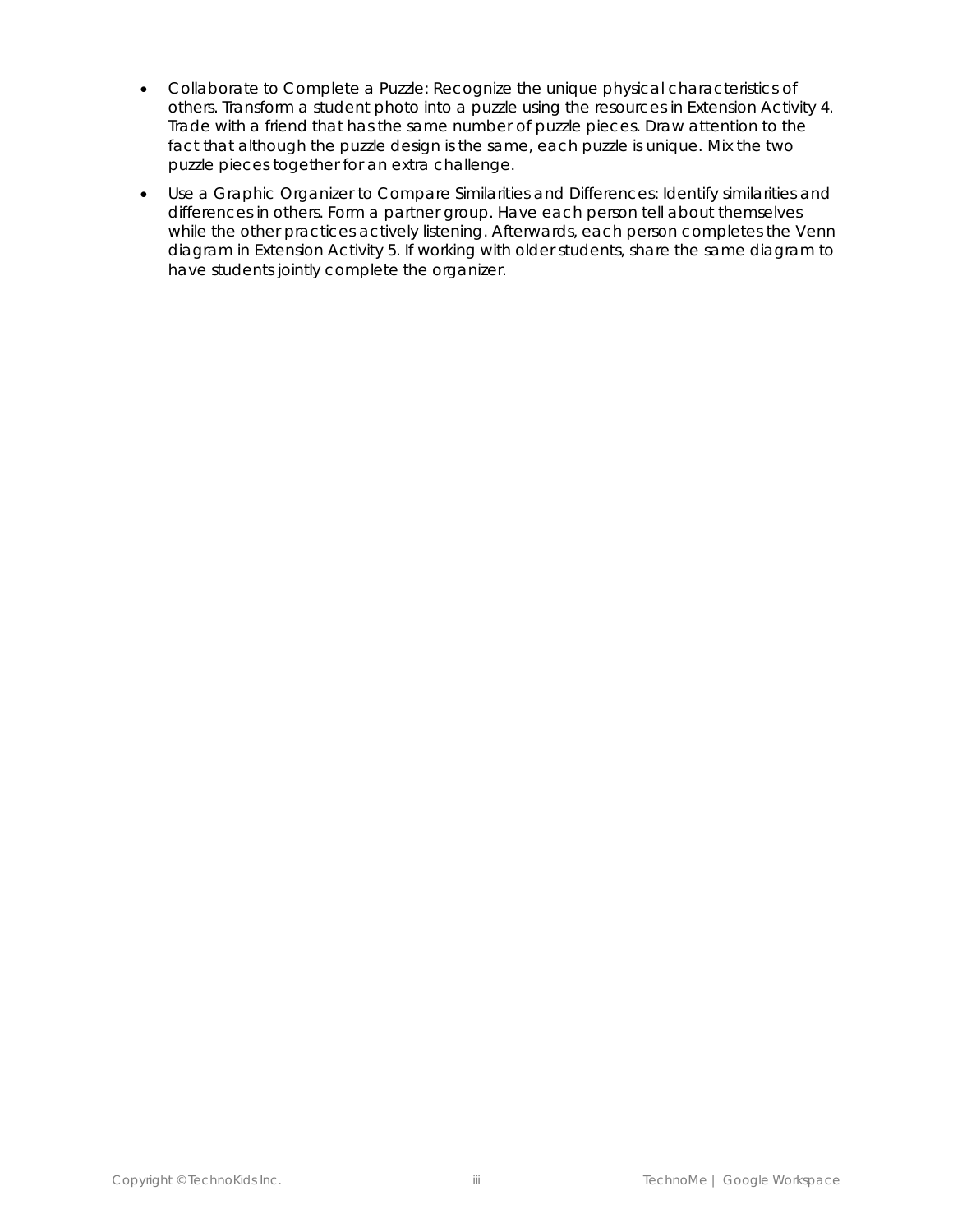## **Assignment 1 Create a Title Slide**



**Sign Into Google Drive and Open the All About Me Template**

Ask your teacher how to open the *All About Me* template.



Ask your teacher if you should edit the name to **All About Me** *Your Name*.





Save the file with your name to make it different from the files of the other students in your class.

Your name will show that it is your work.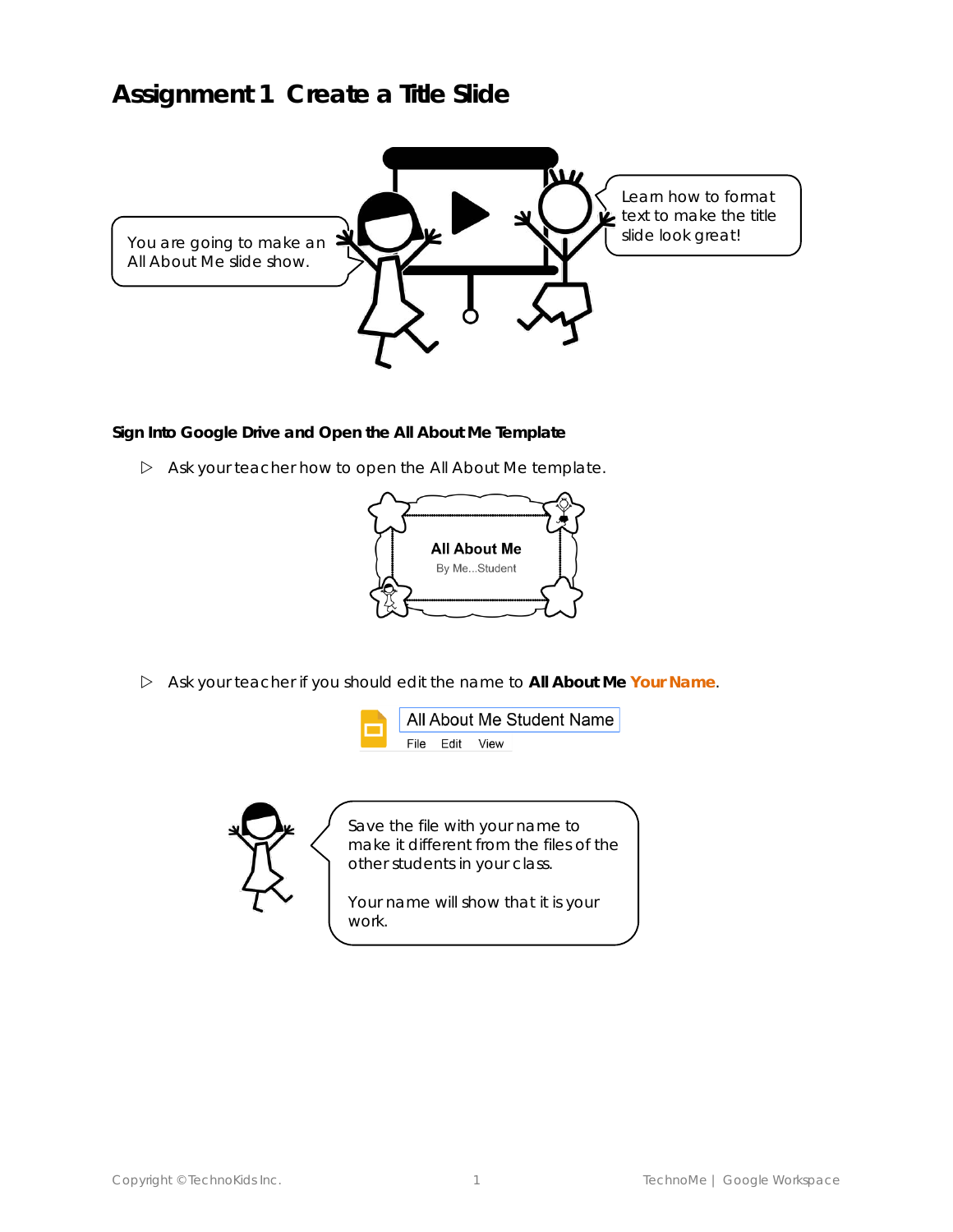**Add Student Name to the Title Slide**

- Place the cursor inside Student. By Me... Student
- D Double click to select the word. By Me... Student
- Type your *Name*.

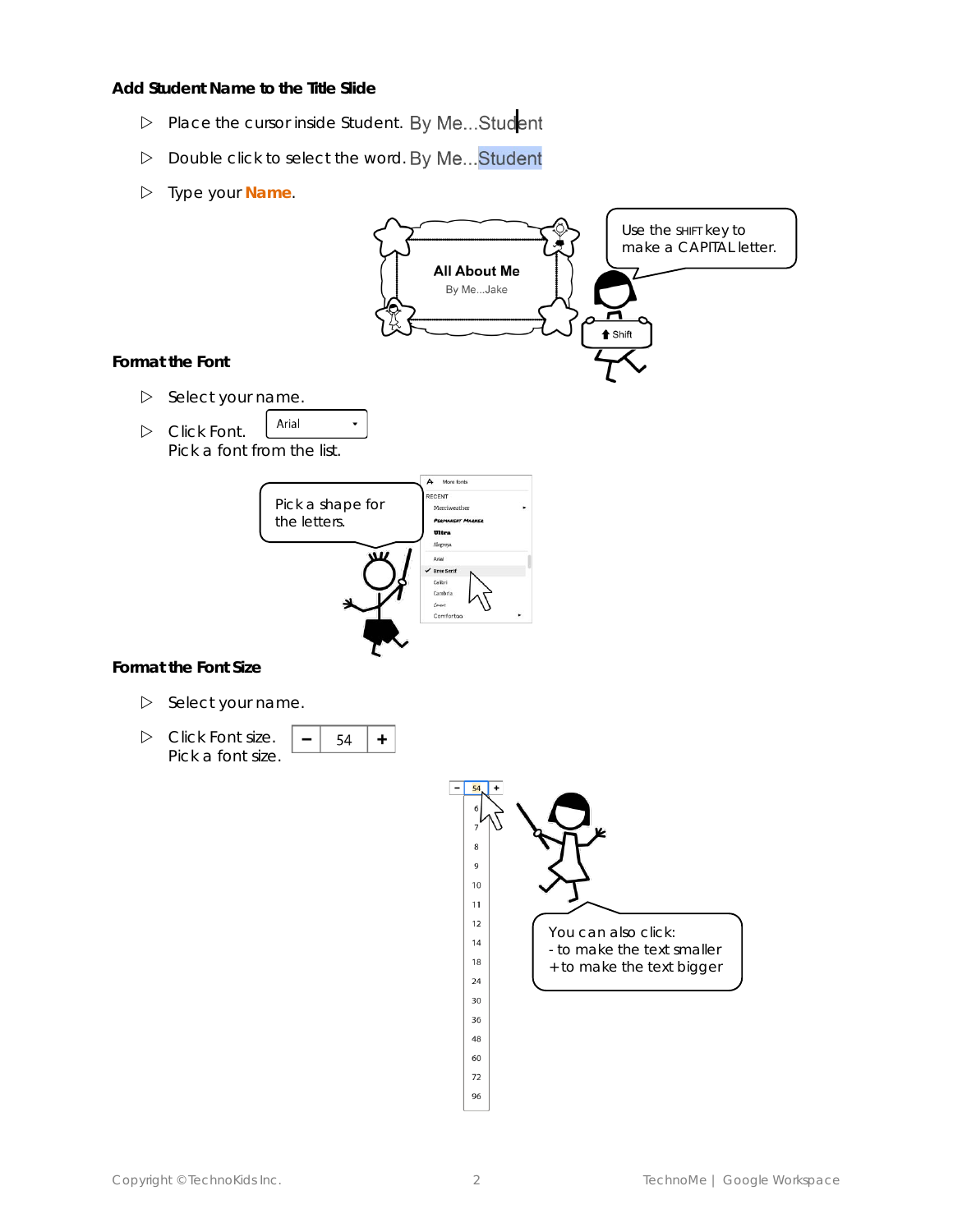**Format the Font Style**

- $\triangleright$  Select your name.
- $\boldsymbol{I}$ B Click each font style to turn it ON.
- To turn OFF a style, click on it again.



 $\, {\bf B}$ 

 $\boldsymbol{I}$ 

 $\underline{\mathsf{U}}$ 

 $\underline{\mathsf{U}}$ 

 $\triangleright$  Select your name.

- Click *Text color*.
- $\triangleright$  Click on a color you like.



**Format the All About Me Title**

 Place the cursor in the words *All About Me*. Triple click to select all the words.



 $\triangleright$  Make the words look great!

| Format the font. <b>LArial</b>                                   |
|------------------------------------------------------------------|
|                                                                  |
| o Apply a style. $\boxed{B \parallel I \parallel \underline{u}}$ |
| o Change the color. $\boxed{\triangle}$                          |

**Sign Out from Google Drive**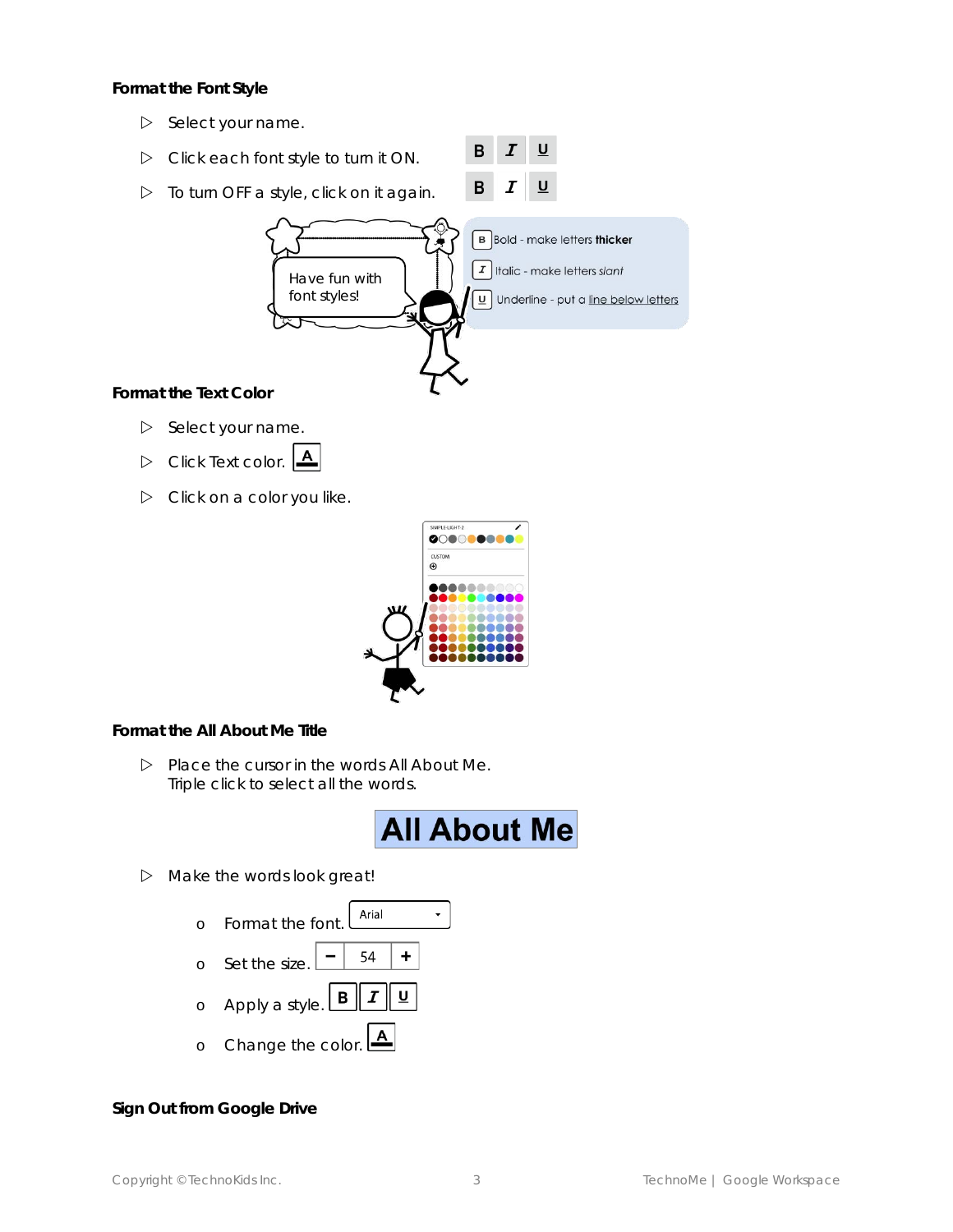## **Assignment 4 What Do You Like?**



**Sign Into Google Drive and Open All About Me**

 $\triangleright$  Open your slide show in Slides. Click slide 4 or use the PAGE DOWN key.



**Insert Pictures of Things You Like**

- Click *Insert image.*
- Click *Search the web* from the menu*.* In the search box, type *name of item***.** Press ENTER.
- Click on a picture you like. Click *INSERT*.



- $\triangleright$  Use your skills to resize  $\mathbb N$  and move  $\mathbb P$  the picture into a flower petal.
- Click *Insert Image* again to find a new picture of the SAME item or type in a new search word to find DIFFERENT items.

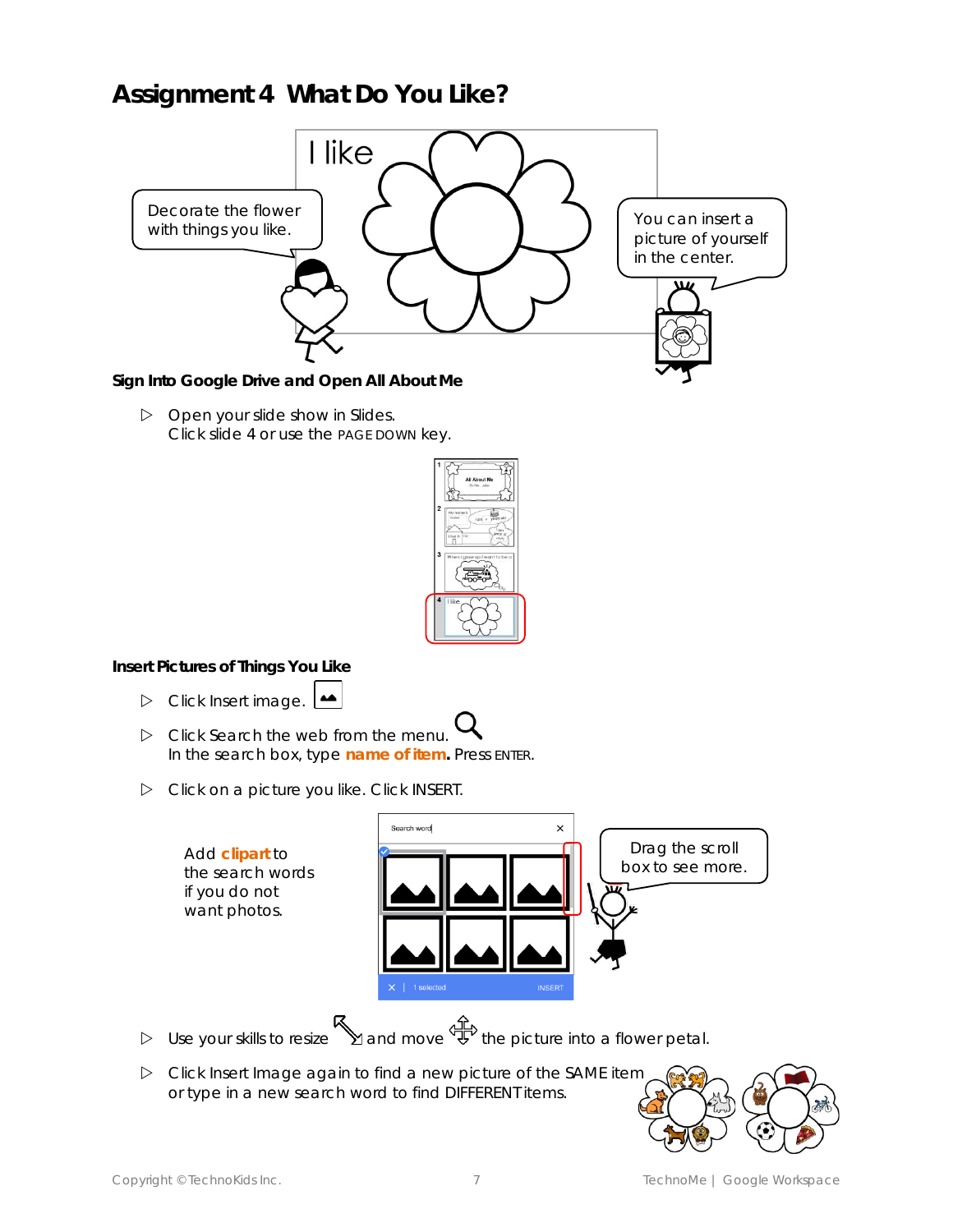**Insert a Picture of Yourself and Crop It (Optional)**



Click on a picture you like. Click *INSERT*.



- + | ⊄ Click *Mask image (this is the arrow beside the Crop tool).*
- Pick *Shapes*. Select *Oval*.

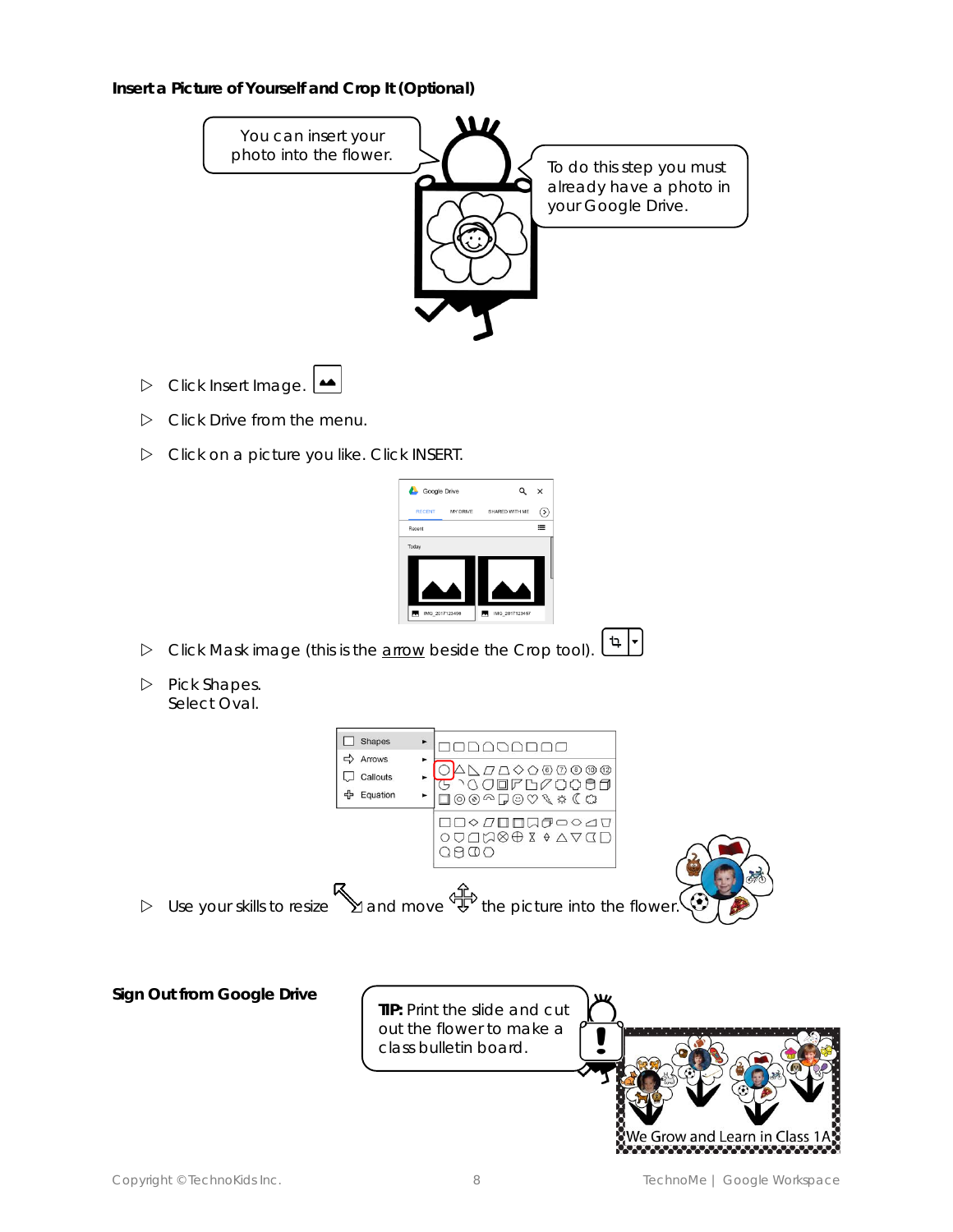## **Assignment 5 Finish the Slide Show**









Add transitions between slides.

**Sign Into Google Drive and Open All About Me**

**Add Transitions Between Slides**

- Click *Slide 1* to view it.
- Click *Transition.*
- Click the *None* arrow. Select a type.

| <b>Motion</b>           | × |
|-------------------------|---|
| <b>Slide Transition</b> |   |
| $\checkmark$<br>None    |   |
| None                    |   |
| Apply to all slides     |   |

Click *Play* to see it*.* When done, click *Stop*.



Click *Apply to all slides.*

**View the All About Me Slide Show**

- View *Slide 1*.
- **D** Present Click *Present*.
- $\triangleright$  Click to view each slide. When finished click the ESC key or *Exit*.

 $\overline{\phantom{0}}$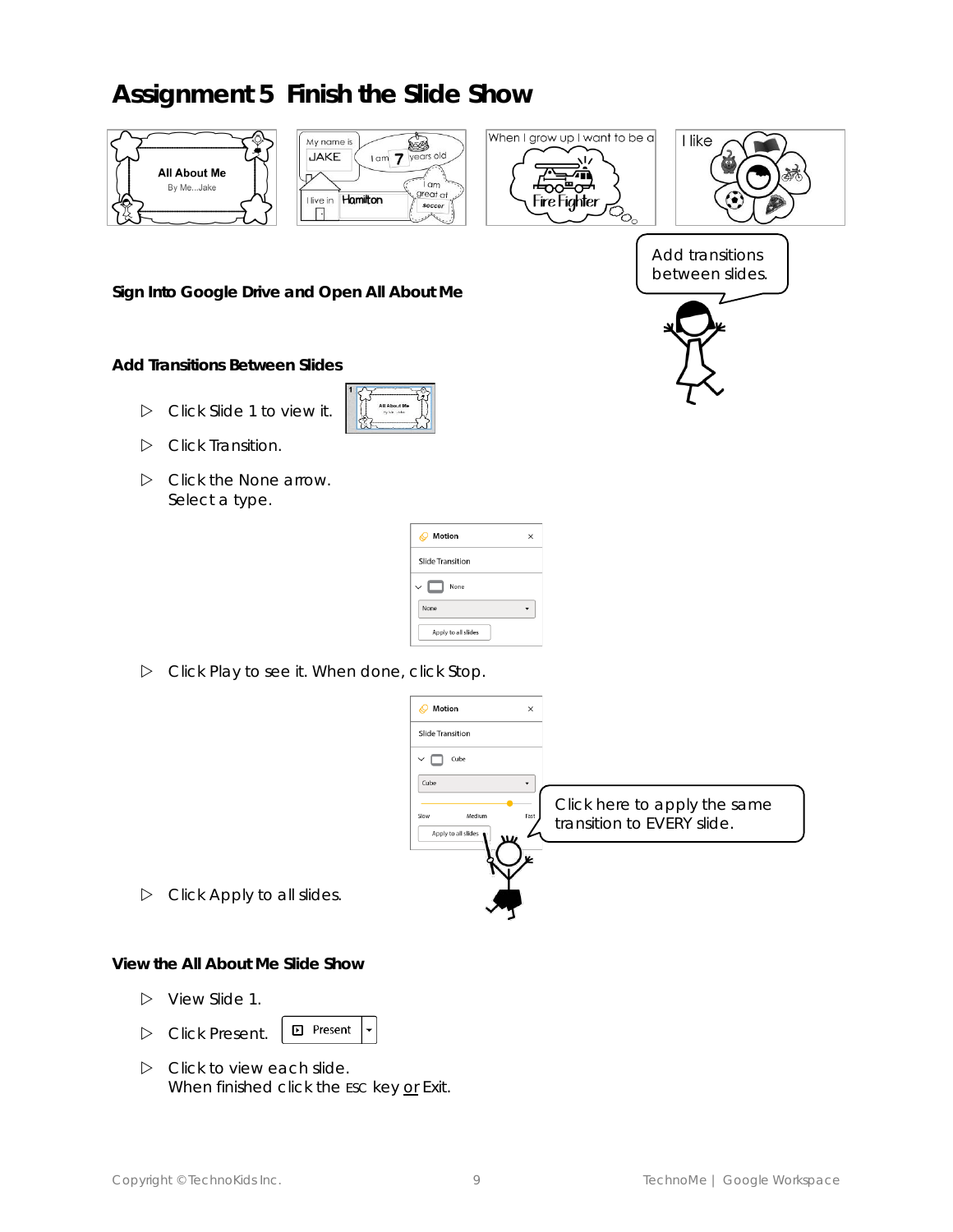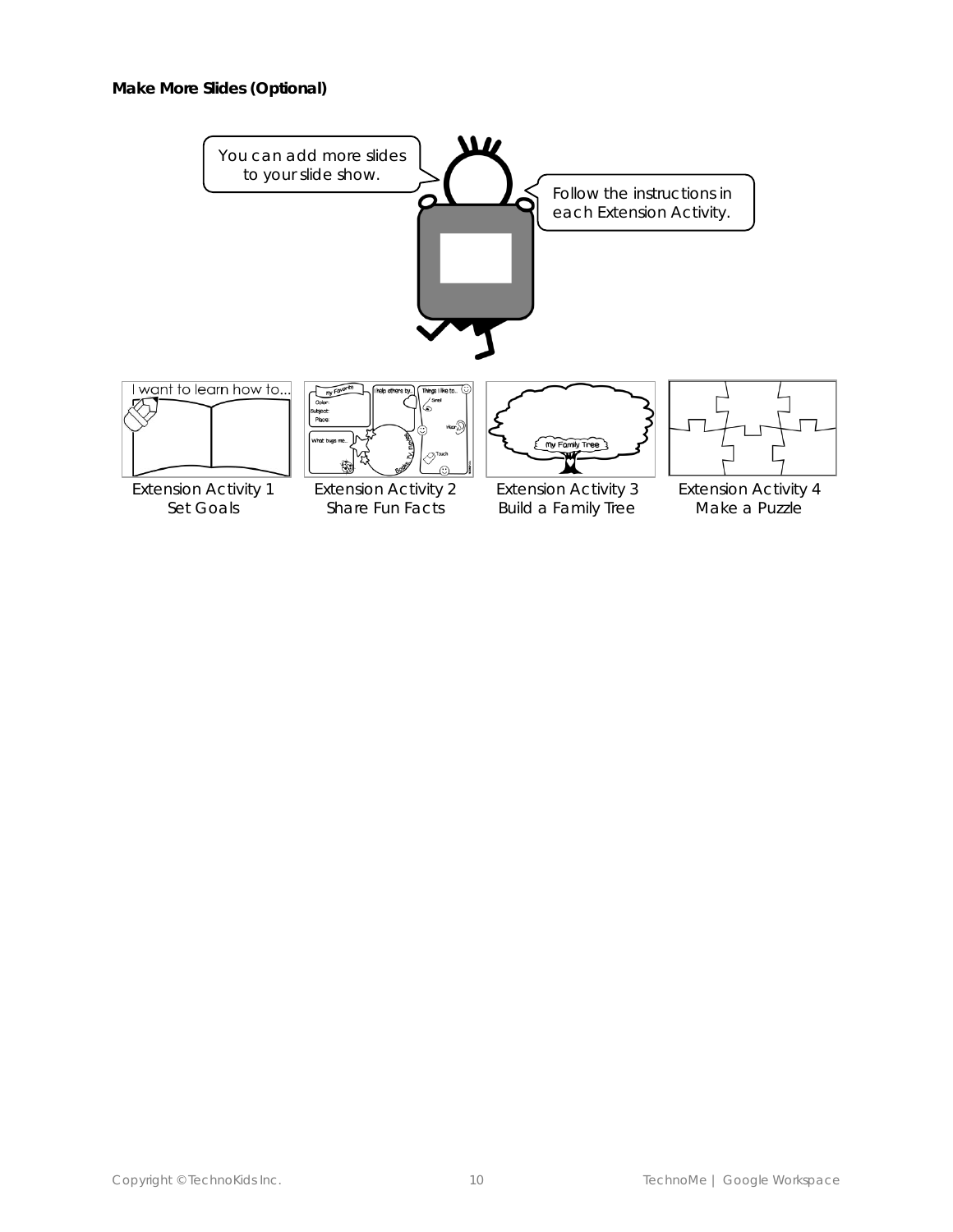## **Extension Activity 3: Build a Family Tree**



1. Sign Into Google Drive. Ask your teacher how to open the *Family* template. Ask your teacher if you should rename the file **Family** *Your Name***.**



2. Click *Shape*. Pick *Shapes.* Click the *Cloud*.

| <b>Shapes</b><br>Arrows<br>Callouts<br>Equation | ◯△ <u>\</u> <i>ଯ∆</i> ◇◇®®®®®<br>\$`Ა୦QQFb⊄Q <del>Q88</del><br>]◎◎△Q♡♡९ \$ <b>(</b> C) |
|-------------------------------------------------|----------------------------------------------------------------------------------------|
|                                                 | QQ <i>QQ</i> QQ\$€X\$YQQ                                                               |

- 3. Draw a cloud.
- 4. Select it. Type *Name of Person*.



5. Click Fill color. **A** Pick an option from the palette.

| Solid          | Gradient    |
|----------------|-------------|
| SIMPLE-LIGHT-2 |             |
| V<br>×         |             |
| <b>CUSTOM</b>  |             |
| ⊕              |             |
|                |             |
|                |             |
|                |             |
|                |             |
|                |             |
|                |             |
|                | Transparent |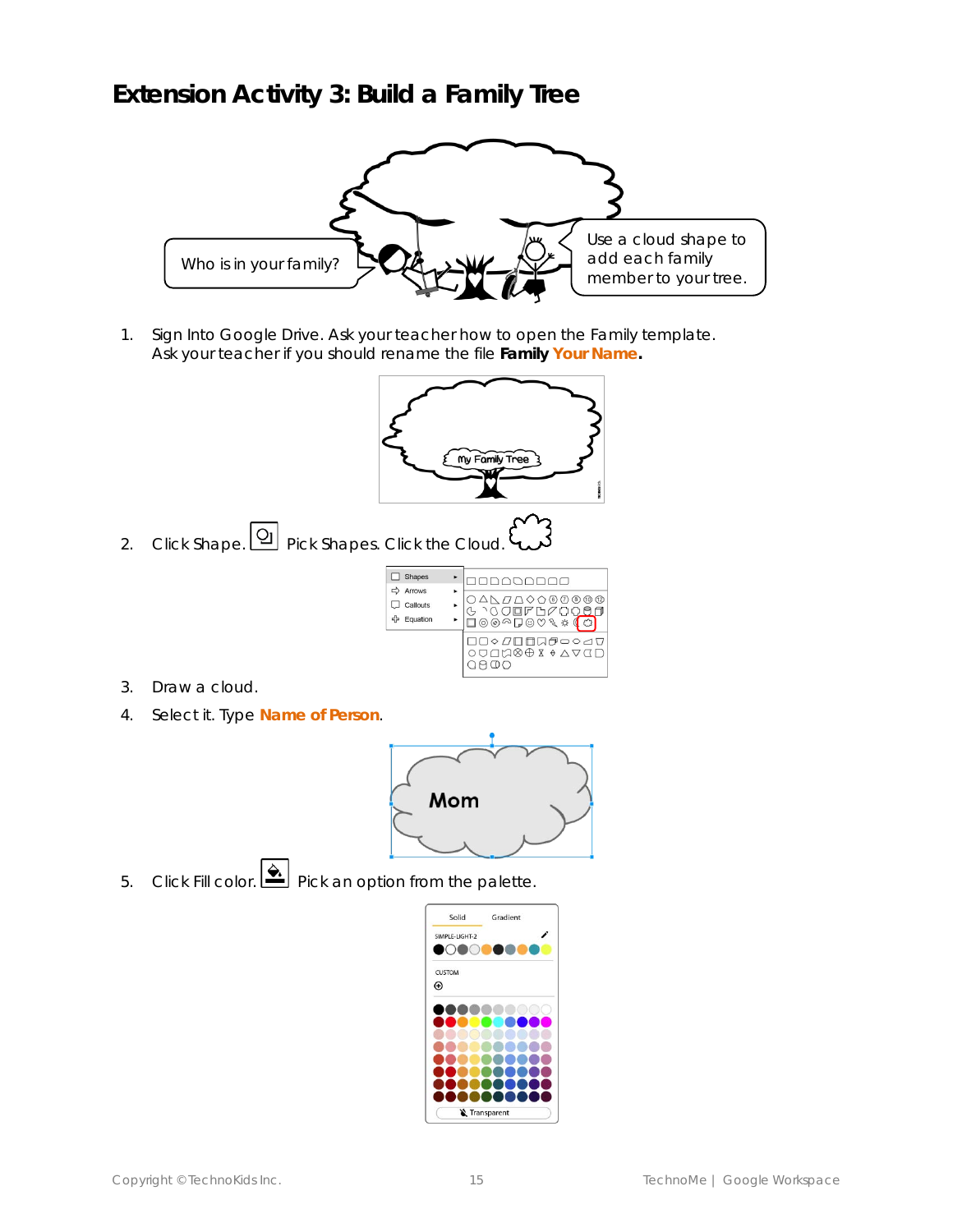6. Click Border color. **Prick an option from the palette.** 

| I<br>œ |             |  |
|--------|-------------|--|
|        |             |  |
| CUSTOM |             |  |
| ⊕      |             |  |
|        |             |  |
|        |             |  |
|        |             |  |
|        |             |  |
|        |             |  |
|        |             |  |
|        |             |  |
|        |             |  |
|        |             |  |
|        | Transparent |  |

7. Format the letters to make them look great!



8. Be creative! If you have family photos, add them to decorate your tree.



**TIP:** You can add the slide to your show. Open *All About Me*.

- 1. Select the LAST slide.
- 2. From the File menu, click *Import slides*. Select *Family Your Name*.
- 3. Click *Select.*
- 4. Click on the family slide and click *Import slides.*